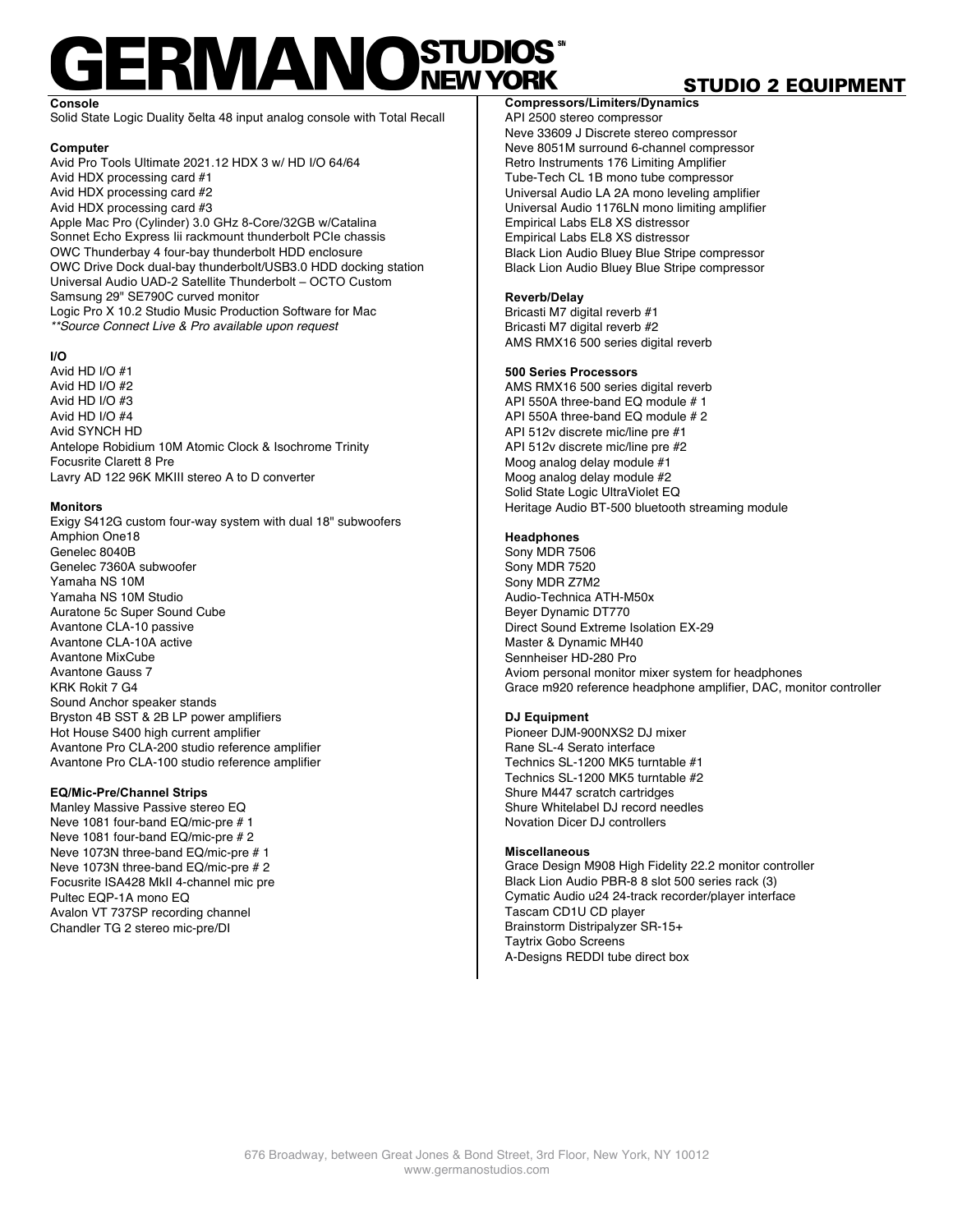### **ERMANOSTUDIOS Bass Ride**

**Avid** Aural Exciter BBD Delay BF Classic Compressors/Voce Bundle *BF Fairchild 660 BF Fairchild 660 BF Purple Audio MC77 BF Voce/Spin/Vibrato bombfactory BF-2A bombfactory BF-3A bombfactory BF76*  BF Tel-Ray Big Bottom C1 Chorus/Vibrato Channel Strip D-Verb **Dither** Downmixer Digi Reel Tape Suite Reel Tape Saturation Reel Tape Delay Reel Tape Flanger Dyn3 Compressor/Limiter Dyn 3 De-Esser Dyn 3 Expander-Gate EQ 3 ff d2 ff d3 Compressor / Limiter ff d3 Compressor + Limiter Flanger Impact JOEMEEK Compressor JOEMEEK Meequalizer Lo-Fi Maxim Moogerfooger Bundle moogerfoofer Phaser moogerfooger Analog Delay moogerfooger LowPass moogerfooger Ring **Modulation** Orange Phaser Pitch<sup>II</sup> PoW-r Dither Pro Compressor Pro Expander Pro Limiter Pro Multiband Dynamics Pro Multiband Splitter Pro Subharmonic Pultec EQH-2, MQP-1A, MEQ-5 Recti-fi Reverb One Revibe II Sans Amp PSA I Sci-fi **Soundreplacer** Space Studio Reverb Tape Delay Vibe Phaser XForm

#### **Apogee**

Clearmountain's Domain Clearmountain's Spaces Apogee FX Bundle ECS Channel Strip

#### **Waves**

*Waves Mercury (v10.0.1) + Studio Classics Collection* Aphex Vintage Aural Exciter API 2500 API-550A API-550B API-560 **AudioTrack** 

Brauer Motion BSS DPR-402 Butch Vig Vocals C1 Compressor C360 Surround Compressor C4/C6 Multiband Compressor **Center** CLA Bass CLA Drums CLA Effects CLA Guitars CLA MixDown CLA Unplugged CLA Vocals CLA-2A Compressor/Limiter CLA-3A Compressor/Limiter CLA-76 Compressor/Limiter Cobalt Saphira Codex Wavetable Synth dbx 160 Compressor/Limiter DeBreath DeEsser Doppler Dorrough Stereo Dorrough Surround Doubler Eddie Kramer Bass Channel Eddie Kramer Drum Channel Eddie Kramer Effects Channel Eddie Kramer Guitar Channel Eddie Kramer Vocal Channel Electric Grand 80 Piano Element 2.0 Virtual Analog Synth eMo D5 Dynamics eMo F2 Filter eMo Generator eMo Q4 Equalizer Enigma F6 Floating-Band Dynamic EQ GEQ Graphic Equalizer Greg Wells MixCentric Greg Wells PianoCentric Greg Wells ToneCentric Greg Wells VoiceCentric GTR3 Amps GTR3 Stomps GTR3 ToolRack GTR4 Tuner H-Comp Hybrid Compressor H-Delay Hybrid Delay H-EQ Hybrid Equalizer H-Reverb Hybrid Reverb IDR360 Bit Re-Quantizer InPhase InPhase LT IR1 Convolution Reverb IR360 Convolution Reverb IR-L Convolution Reverb IR-Live Convolution Reverb JJP Bass JJP Cymbals & Percussion JJP Drums JJP Guitars JJP Strings & Keys JJP Vocals Kramer HLS Channel Kramer Master Tape Kramer PIE Compressor L1 Ultramaximizer L2 Ultramaximizer L3 Ultramaximizer L3 Multimaximizer L3-16 Multimaximizer L360 Surround Limiter L3-LL Multimaximizer L3-LL Ultramximizer LFE360 Low-Pass Filter Linear Phase EQ

Linear Phase Multiband

**Compressor** LoAir M360 Surround Manager & Mixdown Manny Marroquin Delay Manny Marroquin Distortion Manny Marroquin EQ Manny Marroquin Reverb Manny Marroquin Tone Shaper Manny Marroquin Triple D Maserati ACG Maserati B72 Maserati DRM Maserati GRP Maserati GTi Maserati HMX Maserati VX1 MaxxBass MaxxVolume **MetaFilter** MetaFlanger MondoMod Morphoder MV2 MV360 NLS Non-Linear Summer NS1 Noise Suppressor OneKnob Brighter OneKnob Driver OneKnob Filter OneKnob Louder OneKnob Phatter OneKnob Pressure OneKnob Pumper OneKnob Wetter Paz Analyzer Primary Source Expander PRS SuperModels PS22 Stereo Maker PuigChild Compressor PuigTec EQs Q10 Equalizer Q-Clone R360 Surround Reverb Renaissance Axx Renaissance Bass Renaissance Channel Renaissance Compressor Renaissance DeEsser Renaissance Equalizer Renaissance Reverb Renaissance Vox S1 Stereo Imager S360 Surround Imager & Panner Scheps 73 Scheps Omni Channel Scheps Parallel Particles Sibilance Smack Attack **SoundShifter** SSL E-Channel SSL G-Channel SSL G-Equalizer SSL G-Master Buss Compressor Sub Align **SuperTap Torque** Trans-X **TrueVerb** UltraPitch UM225/UM226 V-Comp V-EQ3  $V-E<sub>OA</sub>$ Vitamin Sonic Enhancer Vocal Rider VU Meter W<sub>43</sub> Noise Reduction Waves Tune

#### STUDIO 2 PLUG-INS And Effects

Lexicon 224 Digital Reverb Ocean Way Studios Pure Plate Reverb Precision De-Esser Precision Enhancer kHz Little Labs IBP Phase

Waves Tune LT Waves Tune Real-Time WLM Plus Loudness Meter WNS Noise Suppressor X-Click X-Crackle X-FDBK X-Hum X-Noise Z-Noise *Abbey Road Collection*

Abbey Road Chambers Abbey Road Reverb Plates Abbey Road TG Mastering Chain Abbey Road Vinyl EMI TG12345 Channel Strip J37 Tape REDD Reel ADT RS56 Passive EQ The King's Microphones

**Universal Audio** *{Octo Custom Thunderbolt Satellite} Ultimate 7 Bundle* **API Vision Channel Strip** Helios Type 69 Manley Voxbox Neve 1073 Preamp & EQ Neve 88RS Channel Strip Collection SSL 4000 E Channel Strip UA 610 Tube Pre & EQ Precision Limiter Precision Maximizer Precision Multiband Precision Buss Compressor Teletronix LA3A Neve 33609/33609SE dbx 160 Compressor/Limiter API 2500 Bus Compressor Emprical Labs EL8 Distressor Fairchild Tube Limiter Collection Manley Variable Mu SSL G Bus Compressor Teletronix LA-2A Leveler Collection 1176 Limiter Collection Brigade Chorus Pedal EP-34 Tape Echo Galaxy Tape Echo Korg SDD-3000 Digital **Delay** MXR Flanger/Doubler Studio D Chorus Cooper Time Cube MkII Cambridge EQ Harrison 32C/32CSE Neve 1081/1081SE Neve 31102/31102SE Trident A-Range API 500 Series EQ Manley Massive Passive Pultec Passive EQ Fender '55 Tweed Deluxe Precision Equalizer Ampex ATR-102 Precision K-Stereo Distortion Essentials Bundle DreamVerb Room Modeler EMT 140 Plate AKG BX20 Spring Reverb EMT 250 Electronic Reverb

Lexicon 480L Digital Reverb

Alignment Tool SPL Transient Designer Thermionic Culture Vulture Precision Enhancer Hz EL7 FATSO Jr./Sr, Tape Sim/Compressor Little Labs Voice Of God Bass Resonance Moog Multimode Filter **Collection** Oxide Tape Recorder Studer A800 Century Tube Channel Strip Neve Preamp RealVerb-Pro AMS RMX16 Neve 88RS Legacy UA 1176LN Legacy UA 1176SE Legacy Fairchild Legacy Vertigo Sound VSC-2 Neve 1073 Legacy Teletronix LA-2A Legacy Pultec-Pro Legacy Pultec EQP-1A Legacy Precision Mix Rack Collection

#### **Eventide**

*Anthology XII* 2016 Stereo Room Blackhole Crush Station Crystals Instant Flanger Instant Flanger Mk II Instant Phaser Mk II MangledVerb **MicroPitch**  Physion Rotary Mod Shimmer Verb SP2016 Spring Spring TVerb Undulator UltraTap H910 H910 Dual H949 H949 Dual **Omnipressor**  Instant Phaser Instant Flanger H3000 Factory H3000 Band Delays **UltraReverb**  Octavox **Quadravox**  SplitEQ **TriceraChorus**  UltraChannel UltraReverb EChannel EQ45 EQ65 Precision Time Align Precision Time Delay

676 Broadway, between Great Jones & Bond Street, 3rd Floor, New York, NY 10012 www.germanostudios.com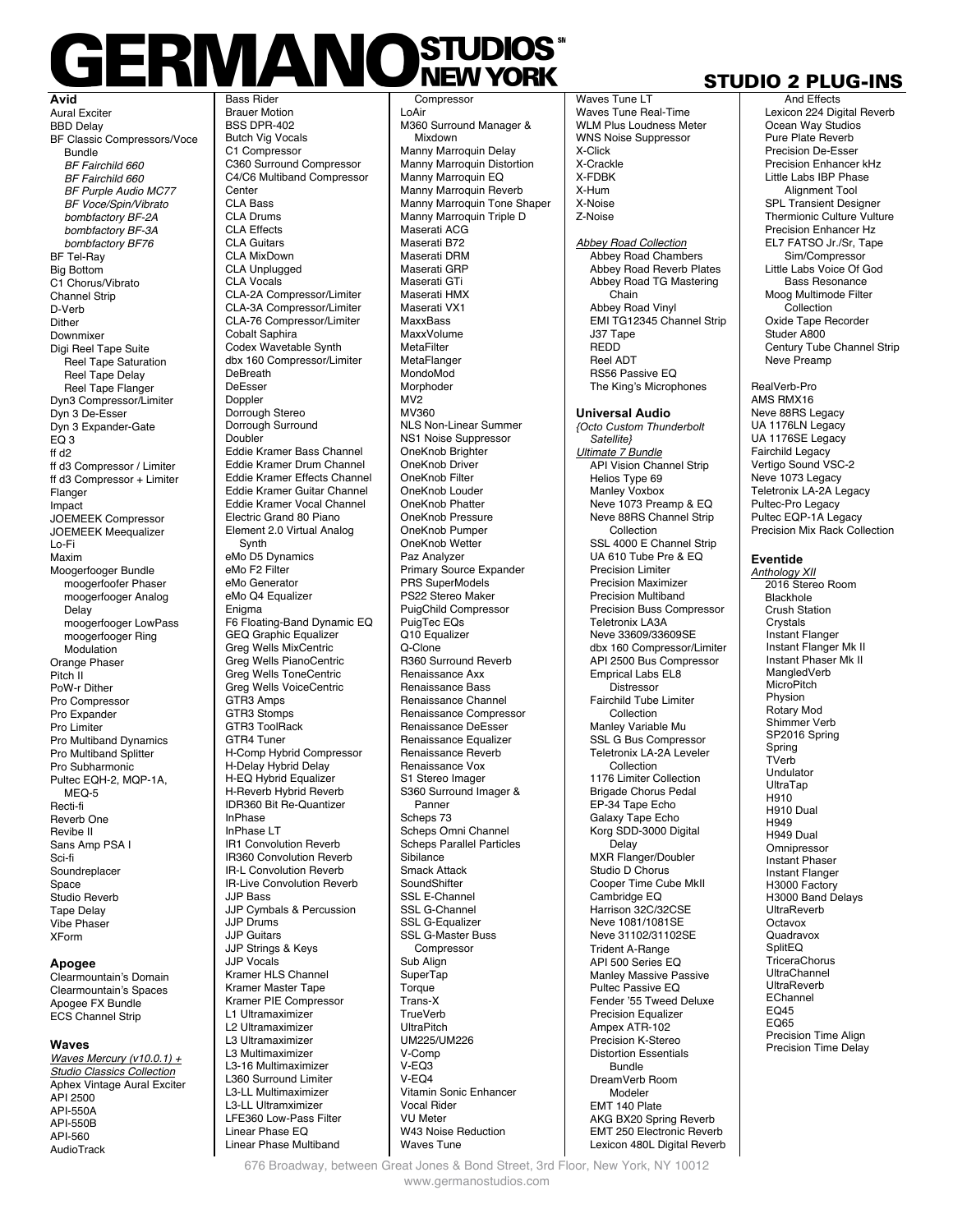#### **STUDIO**  $\Box$ KIVIA NI) **NEW YORK FabFilter Focusrite**

*FabFilter Total Bundle* FabFilter Timeless 2 FabFilter Twin 2 FabFilter Saturn FabFilter One FabFilter Pro-C FabFilter Pro-C 2 FabFilter Pro-DS FabFilter Pro-G FabFilter Pro-L FabFilter Pro-MB FabFilter Micro FabFilter Pro-Q 2 FabFilter Simplon FabFilter Volcano 2

#### **Antares**

Auto-Tune Pro Auto-Tune 8 Auto-Tune Live Auto-Tune EFX 3 Harmony Engine Evo

**Audio Ease** Altiverh<sub>7</sub>

Red2 Red3

**Celemony**  Melodyne Studio 4

**Klanghelm** MJUC<sup>T</sup>

**iZotope** iZotope RX 7 Suite

**McDSP** *Emerald Pack HD v6* Revolver NF575 Futzbox

Analog Channel (AC101,AC202) Compressor Bank (CB101, CB202, CB303) DE555 De-esser G Console G Dynamics G Equalizer Multi-Band (MC202, MC303, MC404) ML4000 (ML1, ML4)

FilterBank (E606, F202, P606)

**Massey** Massey L2007 Mastering Limiter

**Metric Halo** Metric Halo Channel Strip

#### **Native Instruments**

Komplete 10 Absynth-5 Battery 4 Driver FM8 Guitar Rig 5 Kontakt 5 Massive Reaktor Solid Bus Comp Solid Dynamics Solid EQ **Supercharger** Transient Master

**Relab**

LX480 Complete Reverb

**Soundtoys** Soundtoys 5 Crystallizer Echoboy FilterFreak (1,2) **MicroShift** Little AlterBoy Little PrimalTap Little Radiator Little Microshift PanMan **PhaseMistress** Tremolator Devil-Loc Devil-Loc Deluxe Radiator PrimalTap

**Source Connect** Source Connect Live Source Connect Pro

**SSL**

SSL LMC+ SSL Native Bus Compressor 2 SSL Native Channel Strip 2 SSL Native Drumstrip v6 SSL Native FlexVerb SSL Native Vocalstrip 2

### STUDIO 2 PLUG-INS

SSL Native X-Comp v6 SSL Native X-Phase v6 SSL Native X-Saturator v6 SSL Native X-ValveComp v6 SSL Fusion Vintage Drive SSL Fusion Stereo Image

**Steven Slate/Slate Digital**

FG-X Mastering Processor Trigger 2 Virtual Buss Compressors Virtual Mix Rack Virtual Tape Machines

**Valhalla DSP**

Valhalla VintageVerb Valhalla Plate Valhalla Room

**TC Electronic** TC2290-DT Delay (w/ Desktop Interface)

**Xfer Records** LFO Tool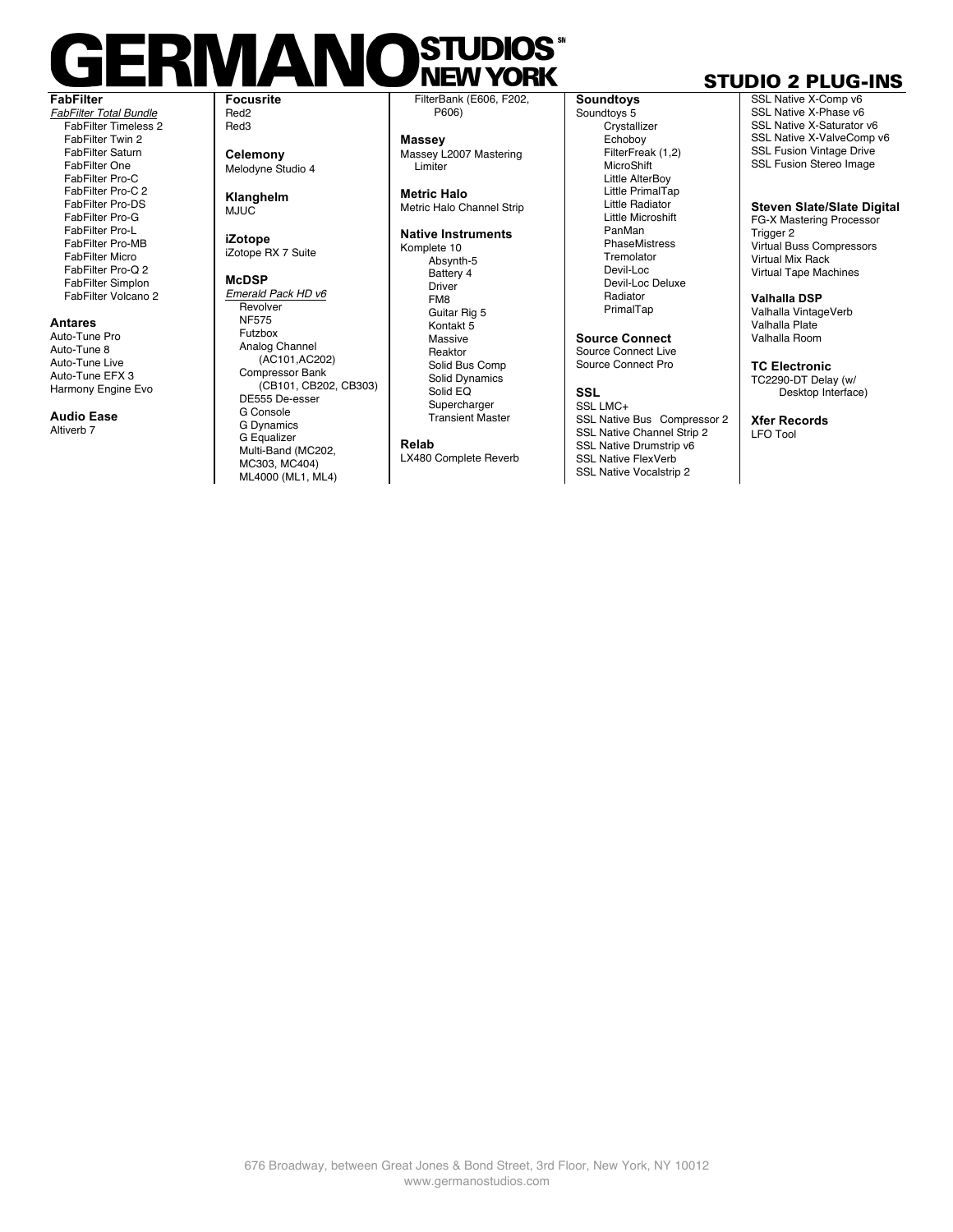# **ERMANOSTUDIOS**

**Microphones** Telefunken ELA M 251 V tube/valve Telefunken ELA M 251 E tube/valve Telefunken U47M tube/valve Telefunken U47 "CineMike" tube/valve Telefunken U47 "CineMike" tube/valve Neumann U67 tube/valve Neumann M149 tube/valve Neumann M147 tube/valve Telefunken ELA M 260 tube/valve Telefunken ELA M 260 tube/valve Telefunken M82 dynamic Telefunken M60 FET condenser Telefunken M60 FET condenser Neumann U47 FET condenser Neumann U87ai condenser {matched pair} Neumann U87ai condenser {matched pair} Neumann U87 40th Anniversary condenser Neumann U87 40th Anniversary condenser Sony C-100 hi-res condenser Sony C-100 hi-res condenser Sony ECM-100U hi-res condenser Sony ECM-100U hi-res condenser Neumann KM184 condenser Neumann KM184 condenser Royer R-121 ribbon Royer R-121 ribbon AEA R44C ribbon AEA R44C ribbon Coles 4038 ribbon Coles 4038 ribbon Coles 4038 ribbon Coles 4038 ribbon Beyer Dynamic M160 ribbon Beyer Dynamic M160 ribbon DPA d:facto II w/ 4018 capsule DPA d:vote 4099 condenser DPA d:vote 4099 condenser DPA 2011C condenser DPA 2011C condenser DPA 4011C condenser DPA 4011C condenser AKG C414 XL II condenser AKG C414 XL II condenser AKG C451B condenser AKG C451B condenser AKG D12 dynamic AKG D112 dynamic Audio Technica 851a boundary Austrian Audio OC818 Austrian Audio OC818 Austrian Audio CC8 Austrian Audio CC8 Beyer Dynamic M88 dynamic Beyer Dynamic M88 dynamic Electrovoice RE20 dynamic Electrovoice RE20 dynamic Mojave MA-301 FET condenser Tul G12 dynamic Schoeps CMC6 w/ MK4 capsule Sennheiser MD 421 MKII dynamic Sennheiser MD 421 MKII dynamic Sennheiser MD 421 MKII dynamic Sennheiser MD 421 MKII dynamic Sennheiser MD 421 MKII dynamic Sennheiser MD 421 MKII dynamic Sennheiser MD 441-U dynamic Sennheiser MD 441-U dynamic Sennheiser MKH-40 condenser Sennheiser MKH-40 condenser Sennheiser MKH-800 P48 condenser Sennheiser MKH-800 P48 condenser Sennheiser MKH 416 shotgun condenser Sennheiser MKH 416 shotgun condenser Sennheiser AMBEO VR condenser Shure BETA 52A dynamic Shure SM57LC dynamic Shure SM57LC dynamic Shure SM57LC dynamic Shure SM57LC dynamic Shure SM57LC dynamic Shure SM57LC dynamic Shure SM57LC dynamic Shure SM57LC dynamic Shure SM57LC dynamic

Shure SM57LC dynamic Shure SM58CN dynamic Shure SM58CN dynamic Shure SM7B dynamic Shure SM7B dynamic Yamaha SKRM 100 Subkick Avantone Pro KICK

#### **Monitors**

Exigy S412G custom four-way system with dual 18" subwoofers Amphion One18 Genelec 8040B Genelec 7360A subwoofer Auratone 5C Super Sound Cube Avantone CLA-10 passive Avantone CLA-10A active Avantone MixCube Avantone Gauss 7 KRK Rokit 7 G4 Yamaha HS50M Yamaha NS 10M Yamaha NS 10M Studio RCF NX-12 SMA stage monitor

#### **Keyboards**

Bechstein A2 Upright Piano Dave Smith Prophet 6 synthesizer Mellotron M4000D Moog Little Phatty Nord Electro 5D Roland RD-2000 digital piano Roland TR-8S Rhythm Performer Roland JU-06 sound module Roland JP-08 sound module Roland TB-03 bass line Roland VP-03 vocoder Roland TR-09 rhythm composer Roland JX-03 sound module Roland SE-02 sound module Roland SH-01A sound module Roland TR-08 sound module Roland JU-06A sound module Roland D-05 linear synthesizer Roland K-25M keyboard unit Novation SL61 MK2 MIDI controller Novation SL61 MK2 MIDI controller Novation SL61 MK3 MIDI controller

#### **Drums**

Gretsch Broadkaster Series drums Gretsch 14x20 kick drum Gretsch 14x22 kick drum Gretsch 4.5x14 snare drum Gretsch 6.5x14 snare drum Gretsch 8x12 rack tom Gretsch 9x13 rack tom Gretsch 14x14 floor tom Gretsch 16x16 floor tom Gretsch 6.5"x14" Bell Brass snare drum Gretsch 6.5"x14" Solid Aluminum snare drum Ludwig 8"x14" Black Beauty snare drum Ludwig 6.5"x14" Acrolite snare drum PDP 4"x14"Eric Hernandez Signature snare drum Paiste 22" Signature Traditionals Light Ride cymbal Paiste 18" Signature Traditionals Thin Crash cymbal Paiste 14" Signature Traditionals Medium Light Hi-Hat cymbals Percussion Kit LP Aspire Bongos LP Aspire Claves LP Plastic Tambourine LP Metal Guiro LP Maracas LP Go-Go Bells LP Shaker LP Small Maracas/Shakers LP Cabasa LP Cowbell LP Cajon Meinl Percussion Luis Conte Artist Series Shaker Meinl Wooden Tambourine Meinl Small Cabasa RhythmTech Plastic Tambourine Rhythmtech Studio Shaker Pearl Woodblock

#### EQUIPMENT

**Guitars** Gibson ES175 Gibson Les Paul Custom 1960 Reissue Gibson Melody Maker Gibson Hummingbird acoustic Fender Telecaster '81 D'Angelico Lexington-Dreadnought acoustic D'Angelico Mercer-Grand Auditorium acoustic D'Angelico Jumbo acoustic G&L Legacy Shoreline Stratocaster G&L SB-2 bass Epiphone Jack Casady bass

#### **Guitar Pedals**

Peterson SSHD Strobostomp tuner BOSS OD-200 Hybrid EFX BOSS CE-2w Chorus Waza Craft BOSS DD-3T Digital Delay BOSS TR-2 Tremolo BOSS DS-1 Distortion BOSS DC-2w Dimension C Waza Craft BOSS AW-2 Dynamic Wah BOSS CH-1 Super Chorus BOSS BD-2 Blues Driver BOSS OD-1X Overdrive BOSS DS-1X Distortion BOSS BD-2w Blues Driver Waza Craft BOSS SD-1w Super Overdrive Waza Craft BOSS DD-7 Digital Delay BOSS TU-2 Chromatic Tuner BOSS TU-3 Chromatic Tuner BOSS TW-1 T Wah BOSS DM-2w Delay Waza Craft BOSS FZ-5 Fuzz BOSS JB-2 Angry Driver BOSS ST-2 Power Stack BOSS RV-6 Reverb BOSS BF-3 Flanger BOSS CS-3 Compressor Sustainer BOSS OS-2 Overdrive-Distortion BOSS ML-2 Metal Core BOSS SYB-5 Bass Synthesizer BOSS DD-3 Digital Delay BOSS VB-2w Vibrato Waza Craft BOSS LMB-3 Bass Limiter Enhancer BOSS CP-1X Compressor BOSS SY-1 Synthesizer BOSS RE-20 Rotary Space Echo RE-201 BOSS RT-20 Rotary Sound Processor BOSS RV-500 reverb BOSS DD-500 delay BOSS MD-500 modulation BOSS GT-1000 multi-effects BOSS Waza Tube Amp Expander MXR Distortion BBE Boosta Grande BBE G Screamer BBE 427 Distortion BBE Soul Vibe Rotary Simulator BBE Soul Vibe BBE Tremor Optical Tremolo BBE Two Timer Analog Delay BBE Opti Comp Optical Compressor BBE Sonic Stopm Sonic Maximizer BBE Chinese Wah G&L Double Barrell Fulltone Clyde Deluxe Wah Earnie Ball Volume Pedal Radial Big Shot PB-1 TC Electronic Polytune TC Electronic Nova Repeater RPT-1 Morley ABY Selector/Combinator

#### **Amplifiers**

Marshall 1974X Vintage Modern combo Winfield Cyclone head w/ Winfield 2 x 10 cabinet Magnatone Twilighter Stereo combo Fender '59 Bassman LTD Vintage Re-issue combo Fender '65 Twin Reverb 2 x 12 combo Aguilar Tone Hammer 700 head Aguilar Tone Hammer 350 head Aguilar SL 410 cabinet Aguilar SL 115 cabinet